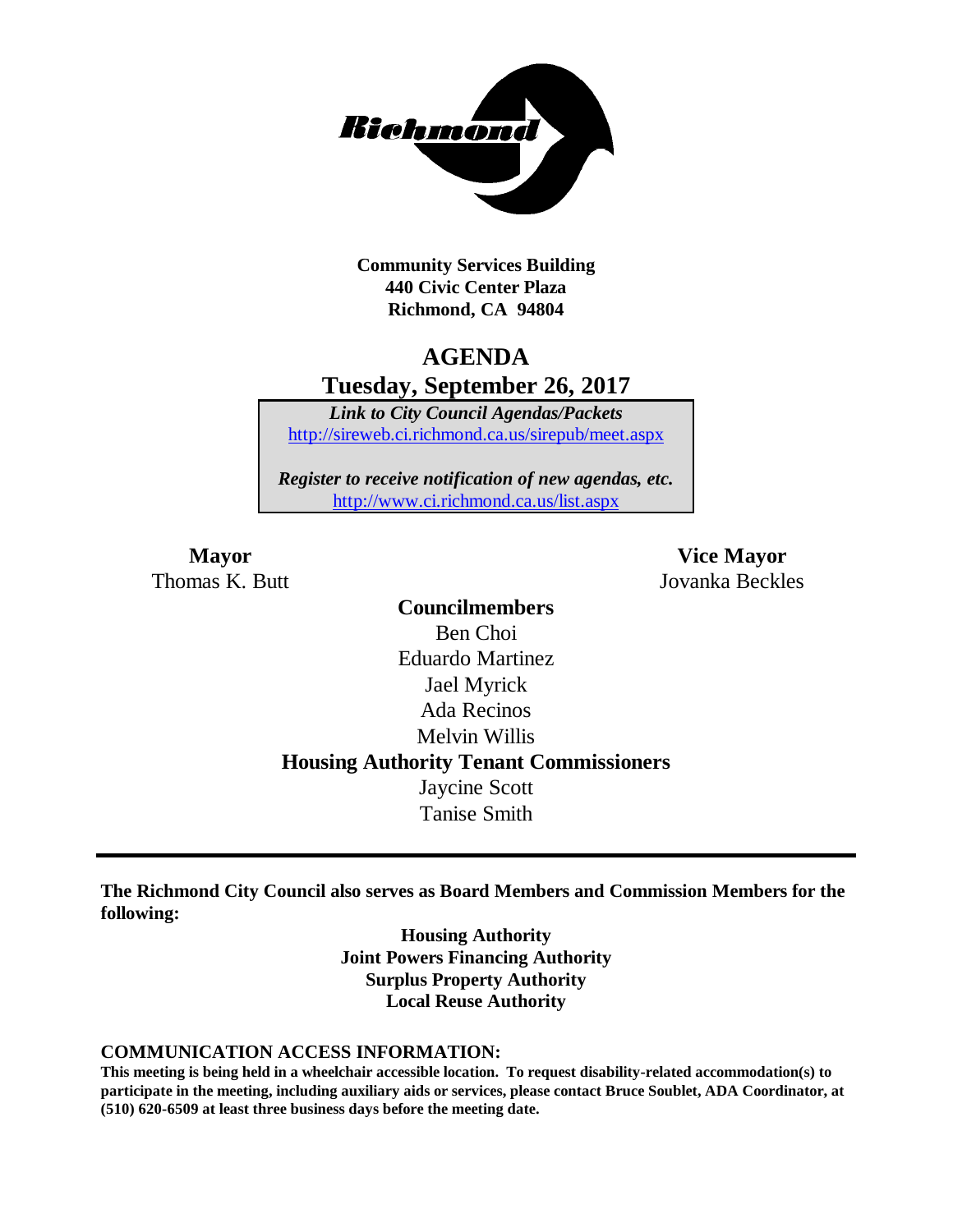# **MEETING PROCEDURES**

The City of Richmond encourages community participation at its City Council meetings and has established procedures that are intended to accommodate public input in a timely and time-sensitive way. As a courtesy to all members of the public who wish to participate in City Council meetings, please observe the following procedures:

**PUBLIC COMMENT ON AGENDA ITEMS:** Anyone who desires to address the City Council on items appearing on the agenda must complete and file a pink speaker's card with the City Clerk **prior** to the City Council's consideration of the item. Once the City Clerk has announced the item, no person shall be permitted to speak on the item other than those persons who have submitted their names to the City Clerk. Your name will be called when the item is announced for discussion. **Each speaker will be allowed up to TWO (2) MINUTES to address the City Council on NON-PUBLIC HEARING items listed on the agenda. Speakers are allowed up to THREE (3) minutes on PUBLIC HEARING items.**

**OPEN FORUM FOR PUBLIC COMMENT:** Individuals who would like to address the City Council on matters not listed on the agenda or on items remaining on the consent calendar may do so under Open Forum. All speakers must complete and file a pink speaker's card with the City Clerk **prior** to the commencement of Open Forum. The amount of time allotted to individual speakers shall be determined based on the number of persons requesting to speak during this item. **The time allocation for each speaker will be as follows:** 15 or fewer speakers, a maximum of 2 minutes; 16 to 24 speakers, a maximum of 1 and one-half minutes; and 25 or more speakers, a maximum of 1 minute.

### **SPEAKERS ARE REQUESTED TO OCCUPY THE RESERVED SEATS IN THE FRONT ROW BEHIND THE SPEAKER'S PODIUM AS THEIR NAME IS ANNOUNCED BY THE CITY CLERK.**

**CONSENT CALENDAR:** Consent Calendar items are considered routine and will be enacted, approved or adopted by one motion unless a request for removal for discussion or explanation is received from the audience or the City Council. A member of the audience requesting to remove an item from the Consent Calendar must first complete a speaker's card and discuss the item with a City staff person who has knowledge of the subject material, prior to filing the card with the City Clerk and **prior** to the City Council's consideration of Agenda Review. An item removed from the Consent Calendar may be placed anywhere on the agenda following the City Council's agenda review.

**CONDUCT AT MEETINGS:** Richmond City Council meetings are limited public forums during which the City strives to provide an open, safe atmosphere and promote robust public debate. Members of the public, however, must comply with state law, as well as the City's laws and procedures and may not actually disrupt the orderly conduct of these meetings. The public, for example, may not shout or use amplifying devices, must submit comment cards and speak during their allotted time, may not create a physical disturbance, may not speak on matters unrelated to issues within the jurisdiction of the City Council or the agenda item at hand, and may not cause immediate threats to public safety.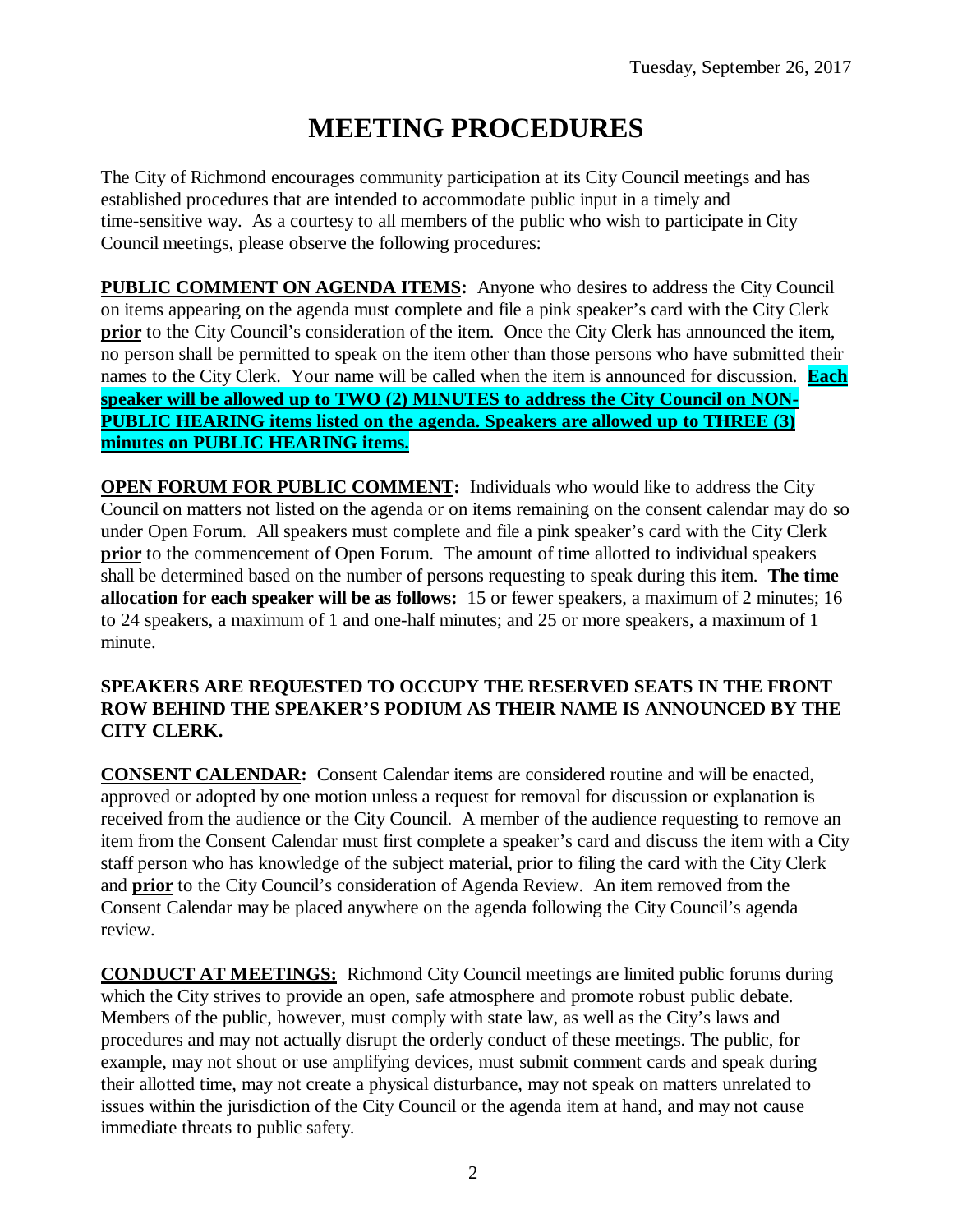**CITY HARASSMENT POLICY:** The City invites public comment and critique about its operations, including comment about the performance of its public officials and employees, at the public meetings of the City Council and boards and commissions. However, discriminatory or harassing comments about or in the presence of City employees, even comments by third parties, may create a hostile work environment, if severe or pervasive. The City prohibits harassment against an applicant, employee, or contractor on the basis of race, religious creed, color, national origin, ancestry, physical disability, medical condition, mental disability, marital status, sex (including pregnancy, childbirth, and related medical conditions), sexual orientation, gender identity, age or veteran status, or any other characteristic protected by federal, state or local law. In order to acknowledge the public's right to comment on City operations at public meetings, which could include comments that violate the City's harassment policy if such comments do not cause an actual disruption under the Council Rules and Procedures, while taking reasonable steps to protect City employees from discrimination and harassment, City Boards and Commissions shall adhere to the following procedures. If any person makes a harassing remark at a public meeting that violates the above City policy prohibiting harassment, the presiding officer of the meeting may, at the conclusion of the speaker's remarks and allotted time: (a) remind the public that the City's Policy Regarding Harassment of its Employees is contained in the written posted agenda; and (b) state that comments in violation of City policy are not condoned by the City and will play no role in City decisions. If any person makes a harassing remark at a public meeting that violates the above City policy, any City employee in the room who is offended by remarks violating the City's policy is excused from attendance at the meeting. No City employee is compelled to remain in attendance where it appears likely that speakers will make further harassing comments. If an employee leaves a City meeting for this reason, the presiding officer may send a designee to notify any offended employee who has left the meeting when those comments are likely concluded so that the employee may return to the meeting. The presiding officer may remind an employee or any council or board or commission member that he or she may leave the meeting if a remark violating the City's harassment policy is made. These procedures supplement the Council Rules and Procedures relating to disruption of orderly conduct at Council meetings.

Any law enforcement officer on duty or whose service is commanded by the presiding officer shall be Sergeant-at-Arms of the Council meetings. He/she, or they, shall carry out all orders and instructions given by the presiding officer for the purpose of maintaining order and decorum at the Council meetings (City Council Rules of Procedure and Order Section III F, RMC Section 2.12.030).

**\*\*\*\*\*\*\*\*\*\*\*\*\*\*\*\*\*\*\*\*\*\*\*\*\*\*\*\*\*\*\*\*\*\*\*\*\*\*\*\*\*\*\*\*\*\*\*\*\*\*\*\*\*\*\*\*\*\***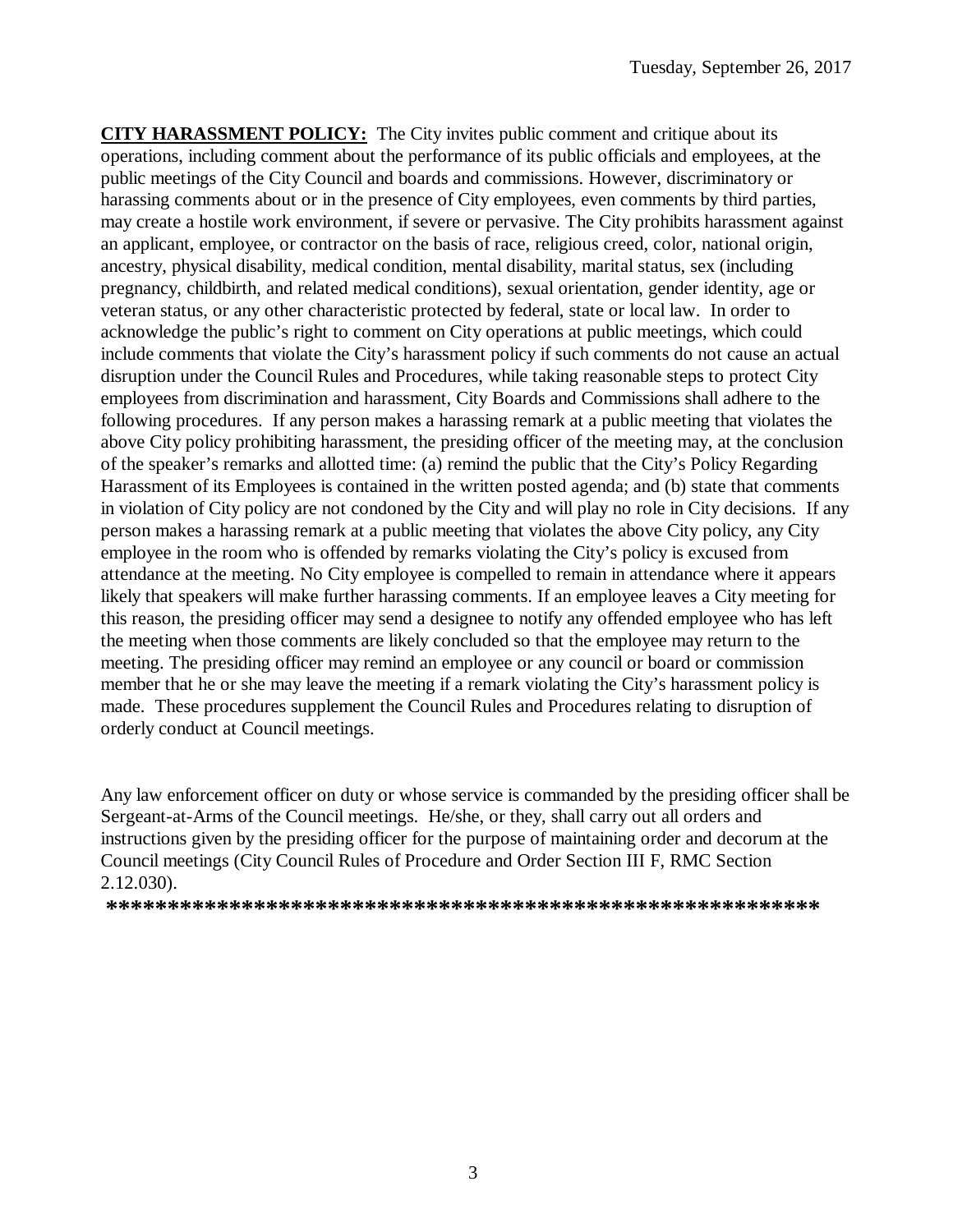# **OPEN SESSION TO HEAR PUBLIC COMMENT BEFORE CLOSED SESSION**

5:00 p.m.

### **A. ROLL CALL**

### **B. PUBLIC COMMENT BEFORE CLOSED SESSION**

# **C. ADJOURN TO CLOSED SESSION**

# **CLOSED SESSION**

Shimada Room of the Community Services Building

#### **CITY COUNCIL**

LIABILITY CLAIMS - (Government Code Section 54956.9):

Curran vs. City of Richmond

Bridgeman vs. City of Richmond

CONFERENCE WITH REAL PROPERTY NEGOTIATOR (Government Code Section 54956.8):

Property: Richmond Main Post Office Negotiators: Bill Lindsay Negotiating party: US Postal Service Under negotiation: Price and terms of payment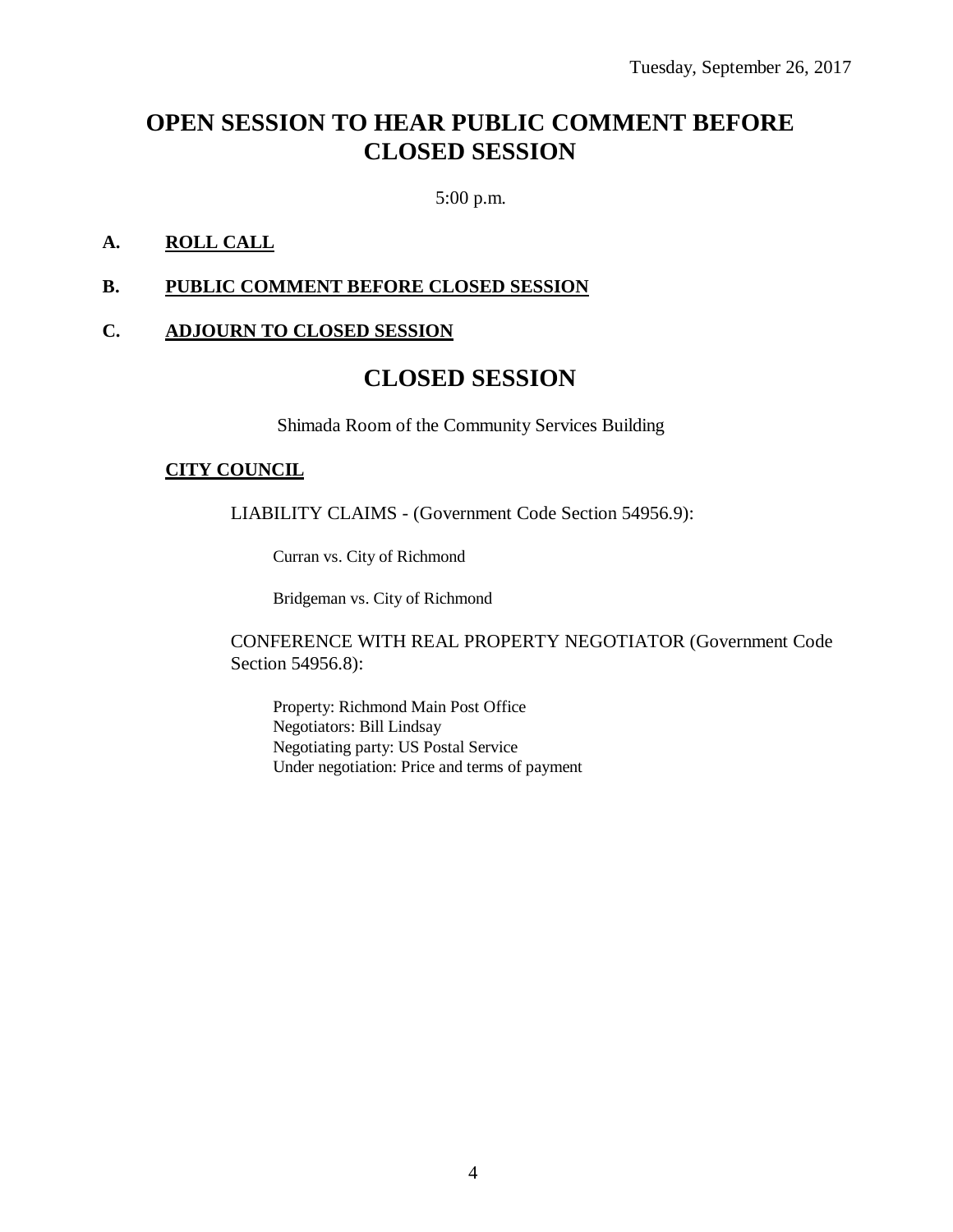# **SPECIAL MEETING OF THE RICHMOND HOUSING AUTHORITY**

6:15 p.m.

- **A. PLEDGE TO THE FLAG**
- **B. ROLL CALL**
- **C. STATEMENT OF CONFLICT OF INTEREST**
- **D. OPEN FORUM FOR PUBLIC COMMENT**
- **E. AGENDA REVIEW**

### **F. HOUSING AUTHORITY CONSENT CALENDAR**

- **F-1.** ADOPT a resolution: (1) appointing Elizamar Davis, Dejarnett Branch, Doris Manny-Semi, Jacqueline Greer, Tommy Perry, Jackie Thompson, and Connie Holman to the Resident Advisory Board (RAB) for the 2017 Annual Plan; (2) providing a stipend of \$25 to each for attendance at the RAB meeting(s); and (3) authorizing staff to substitute the appointment of any resident unable to serve - Richmond Housing Authority (Bill Lindsay 620-6512).
- **F-2.** ADOPT a resolution establishing a formal policy for writing off delinquent and uncollectible accounts receivable and surplus inventory in accordance with federal Housing and Urban Development (HUD) guidelines - Richmond Housing Authority (Bill Lindsay 620-6512).
- **F-3.** ADOPT a resolution affirming the award of project-based Section 8 housing vouchers to Richmond Village (68 vouchers); Trinity Plaza (65 vouchers), Carquinez Apartments (34 vouchers), Lillie Mae Jones Plaza (20 vouchers), and Richmond City Center Apartments (16 vouchers) - Richmond Housing Authority (Bill Lindsay 620-6512).
- **F-4.** ADOPT a resolution approving a contract with Advanced Crime Scene Restoration for clean-up and debris removal at the Hacienda development in an amount not to exceed \$38,000 and for a term ending October 1, 2018 - Richmond Housing Authority (Bill Lindsay 620-6512).

### **G. STUDY AND ACTION SESSION**

**G-1.** RECEIVE information on the status of the Richmond Housing Authority operations and provide direction to staff - Richmond Housing Authority (Bill Lindsay 620-6512).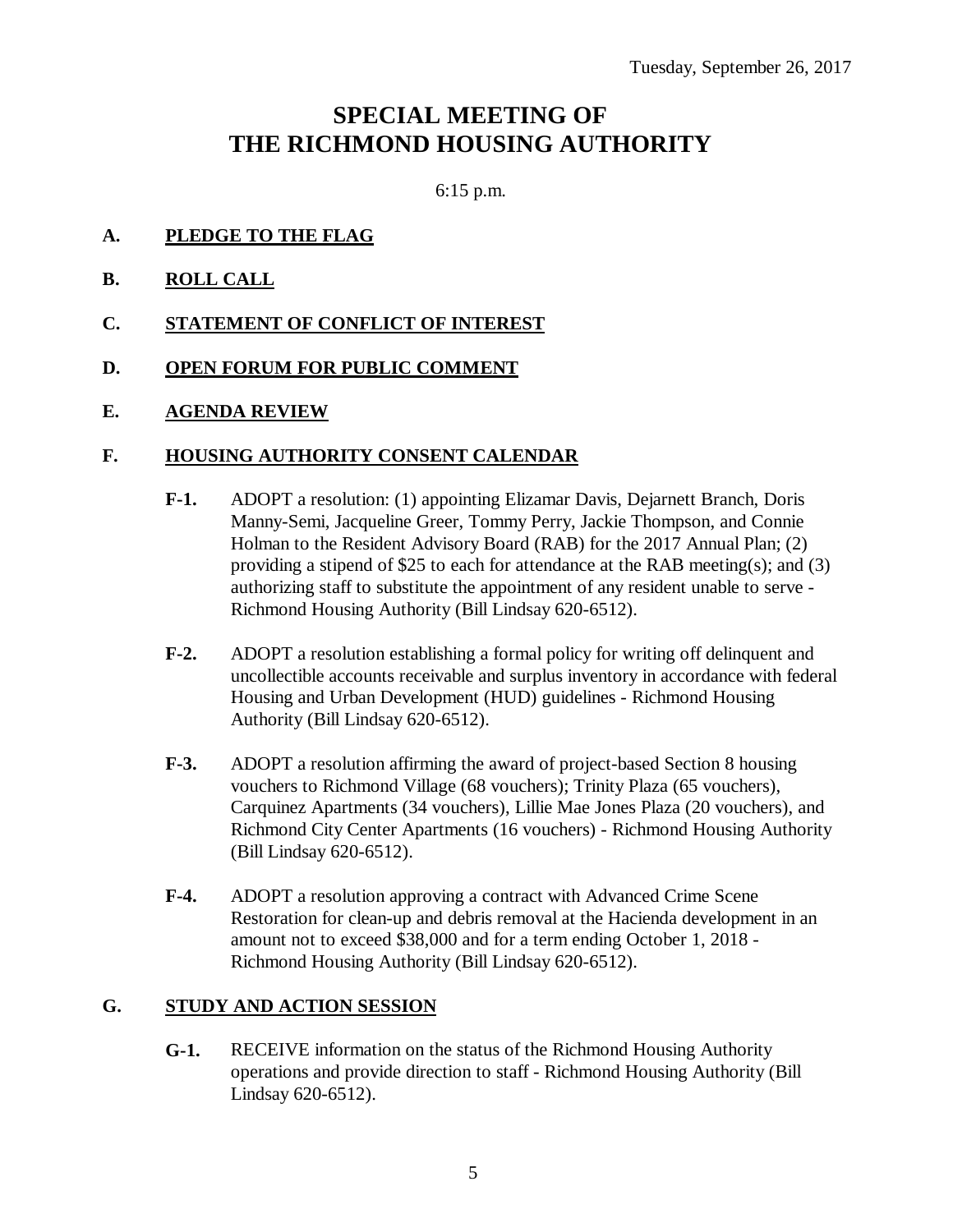**G-2.** ADOPT a resolution authorizing the City Manager and/or his designee to execute an Exclusive Negotiating Rights Agreement and a Predevelopment Cost Sharing Agreement with Mercy Housing California and the Community Housing Development Corporation of North Richmond (CHDC) (the "Development Team"), to March 31, 2019, for the Hacienda Development Project, with agreements subject to approval as to final form by the City Attorney - Richmond Housing Authority (Bill Lindsay 620-6512).

### **H. ADJOURNMENT**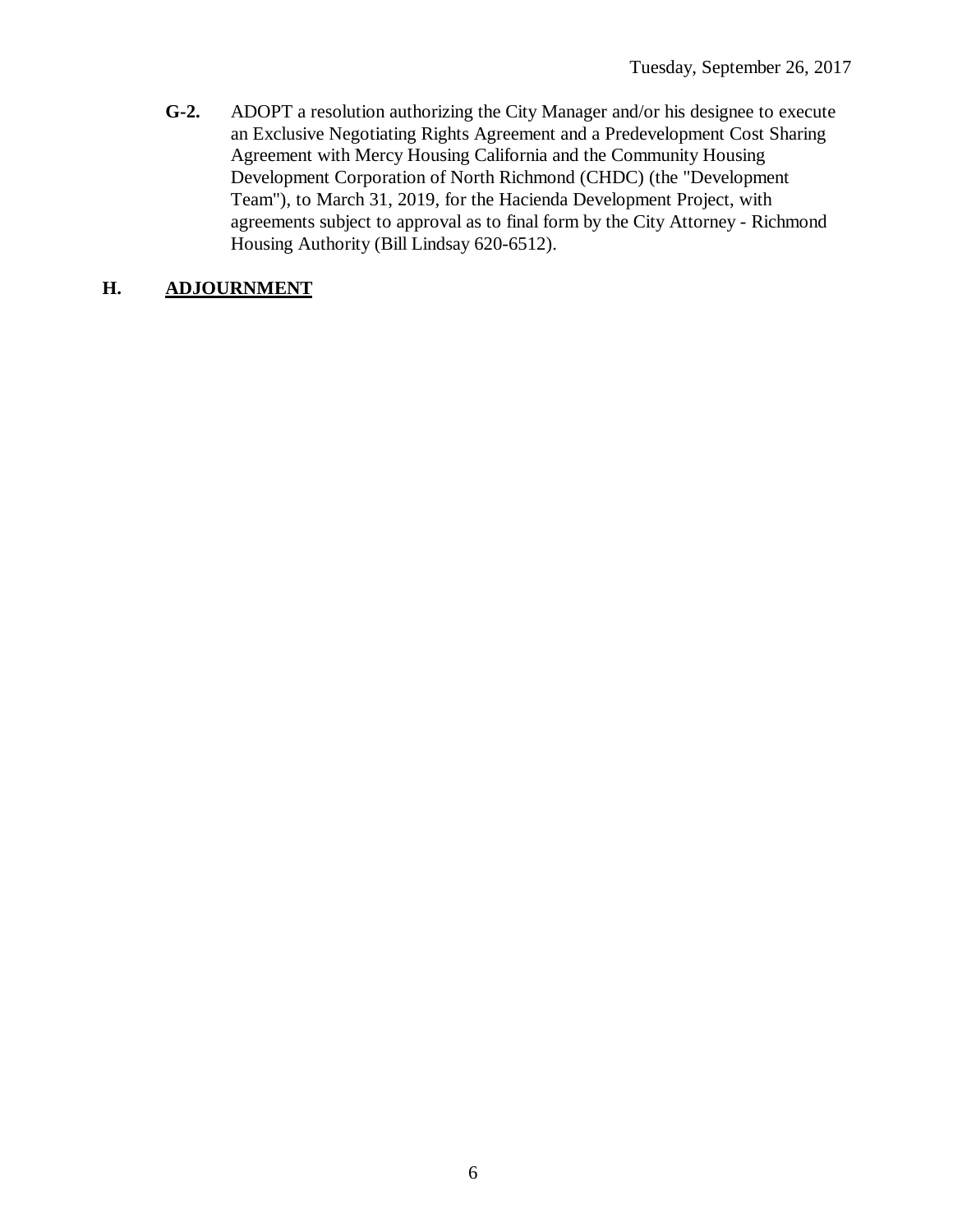# **REGULAR MEETING OF THE RICHMOND CITY COUNCIL**

6:30 p.m.

# **A. ROLL CALL**

# **B. STATEMENT OF CONFLICT OF INTEREST**

### **C. AGENDA REVIEW**

### **D. PRESENTATIONS, PROCLAMATIONS, AND COMMENDATIONS**

- **D-1.** PROCLAMATION declaring September 2017 as National Recovery Month in the City of Richmond - Mayor Tom Butt (620-6503) and Councilmember Jael Myrick (621-6581).
- **D-2.** PROCLAMATION declaring October 2017 as Zero Waste Month in the City of Richmond - Office of the Mayor (Mayor Tom Butt 620-6503).
- **D-3.** PROCLAMATION declaring Latino Heritage Month from September 15 to October 15, 2017, in the City of Richmond - Mayor Tom Butt (620-6503) and Vice Mayor Jovanka Beckles (620-6568).
- **D-4.** ANNOUNCE recent resignations from City of Richmond Boards, Commissions and Committees; and ANNOUNCE vacancies on City of Richmond Boards, Commissions, and Committees as of September 26, 2017, and ask that interested individuals send applications to the City Clerk - Office of the Mayor (Mayor Tom Butt 620-6503).

### **E. REPORT FROM THE CITY ATTORNEY OF FINAL DECISIONS MADE DURING CLOSED SESSION**

### **F. REPORT FROM THE CITY MANAGER**

### **G. OPEN FORUM FOR PUBLIC COMMENT**

### **H. CITY COUNCIL CONSENT CALENDAR**

**H-1.** APPROVE the Amended 2017/2018 North Richmond Waste and Recovery Mitigation Fee Expenditure Plan (Exhibit A), identifying the activities authorized to be funded with mitigation fee revenue and funding allocations for the period of July 1, 2017, through June 30, 2018 - City Manager's Office (Bill Lindsay/Lori Reese-Brown 620-6512).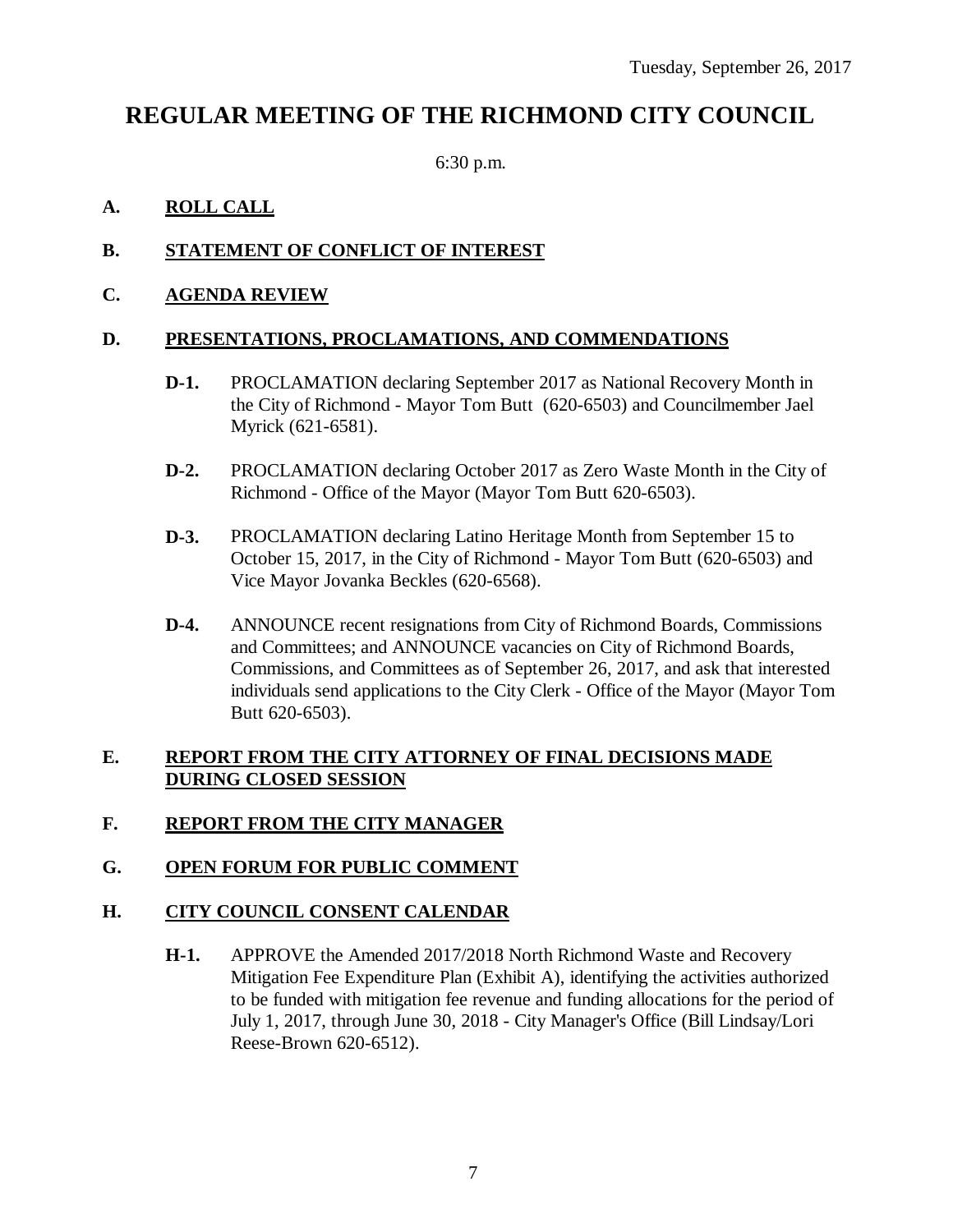**H-2.** PROCLAMATION designating October as Chess Month in Richmond, and encouraging Richmond residents to attend the Richmond Chess Festival on October 21, 2017 - Vice Mayor Jovanka Beckles (620-6568) and Councilmember Eduardo Martinez (620-6593).

### **I. STUDY AND ACTION SESSION**

- **I-1.** RECEIVE a presentation on the Staying Power fellowship that explores and reflects on the impacts of the housing crisis in Richmond. **This item was continued from the July 25, 2017 meeting** - Councilmember Melvin Willis (412-2050).
- **I-2.** RECEIVE a presentation on police service delivery, leadership accountability logic, and how community policing philosophy is infused into all functions of the Richmond Police Department's approach to delivering professional, constitutional policing services - Police Department (Chief Allwyn Brown 621-1802).
- **I-3.** RECEIVE a presentation from Willdan Financial Services and City and County staff, regarding the final fiscal analysis and service plan study on the feasibility of annexing the unincorporated area of North Richmond to the City of Richmond, and PROVIDE direction to staff regarding whether to initiate the annexation process with the Local Agency Formation Commission - City Manager's Office (Bill Lindsay/LaShonda White 620-6512).
- **I-4.** RECEIVE a presentation on the Wastewater Treatment Plant Biosolids and Energy Plan - Water Resource Recovery Department (Ryan Smith 620-5486).
- **I-5.** RECEIVE a presentation from the Youth Tobacco Advocacy & Policy Project on the impacts of flavored cigarettes being promoted to youth and provide direction to staff - Vice Mayor Jovanka Beckles (620-6568) and Councilmember Melvin Willis (412-2050).
- **I-6.** REVIEW, COMMENT and PROVIDE DIRECTION to staff regarding updates to the City Council Expense and Expenditure Policy which relates to travel and reimbursements for the mayor and councilmembers - Office of the Mayor (Mayor Tom Butt 620-6503).
- **I-7.** RECEIVE a report regarding the City's effort to implement the Fair Chance Access to Affordable Housing ordinance; determine what roadblocks, if any, are preventing implementation; and hear recommendations on how best to implement the ordinance - Councilmember Jael Myrick and Vice Mayor Jovanka Beckles (621-6581).